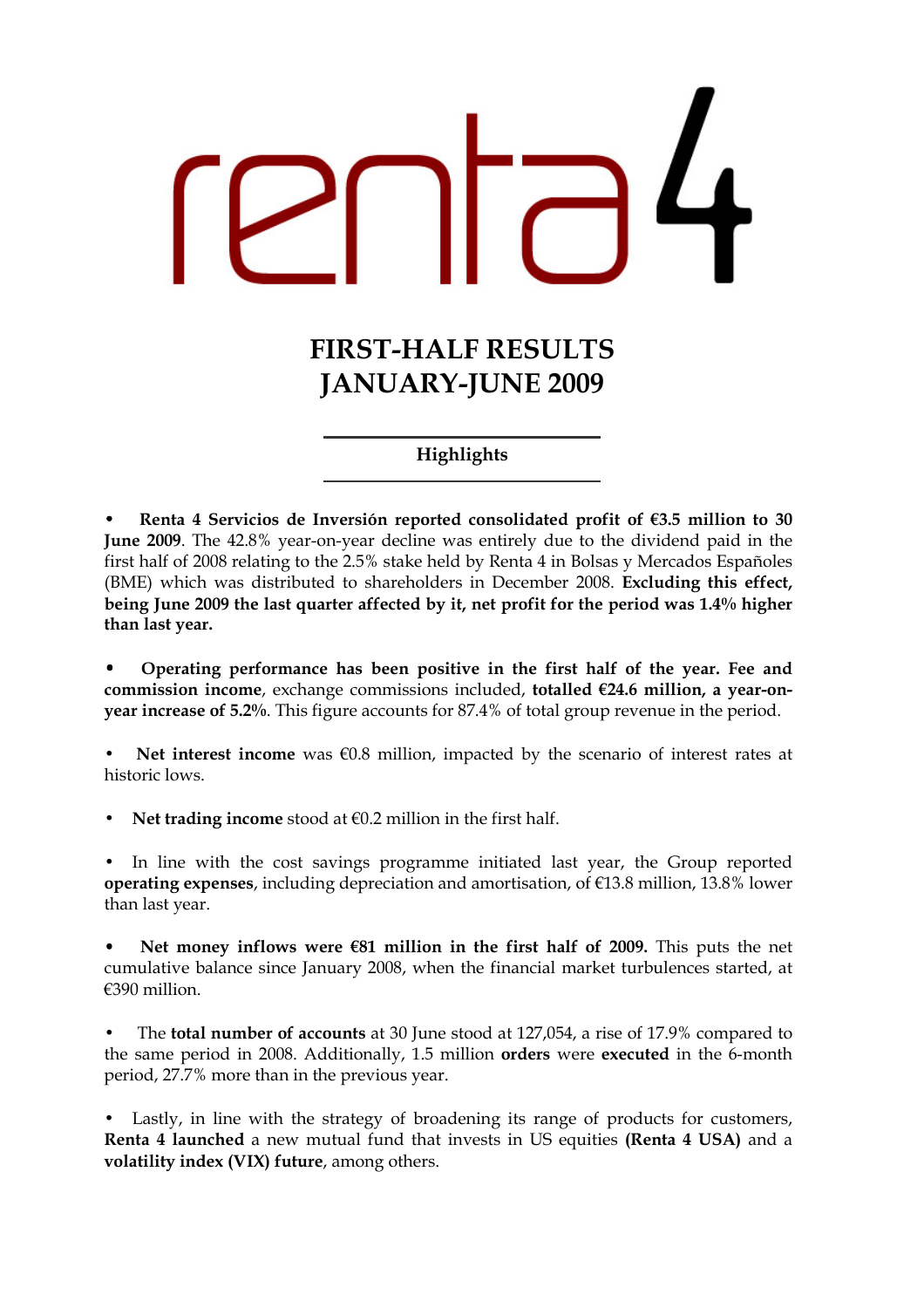# Main Figures

| <b>Operating Data</b>                        | 30 jun. 09    | 30. jun. 08 | $\frac{0}{0}$     |
|----------------------------------------------|---------------|-------------|-------------------|
| <b>Customers</b>                             | 127,054       | 108,144     | $17.5\%$          |
| Proprietary                                  | 43,502        | 42,779      | 1.7%              |
| Third party                                  | 83,552        | 65,365      | 27.8%             |
| <b>Executed orders</b>                       | 1,543,518     | 1,208,668   | 27.7%             |
| Total assets under custody ( $\in$ mill.)    | 3,664         | 4,016       | $-8.8\%$          |
| <b>Stocks</b>                                | 2,138         | 2,406       | $-11,1%$          |
| Funds (mutual, pension and third party)      | 752           | 870         | $-13,6%$          |
| <b>SICAVs</b>                                | 486           | 521         | $-6,7%$           |
| Others                                       | 288           | 219         | 31,5%             |
| <b>Operating Ratios</b>                      |               |             |                   |
| Orders per customer                          | 12.1          | 11.2        | 8.7%              |
| Order volume per executed order (euros)      | 32,695        | 46,293      | $-29.4%$          |
| Fee per order (euros)                        | 13.5          | 14.2        | $-4.8\%$          |
| <b>Online Channel</b> (retail)               |               |             |                   |
| % Revenues                                   | 76.0%         | 63.0%       | 13.0 p.p          |
| $\%$ Orders                                  | 83.0%         | 80.0%       | 3.0 p.p           |
| % International markets                      | 50.2%         | 39.7%       | 10.5 p.p          |
| Earnings Data ( $\in$ thousand)              |               |             |                   |
| <b>Commission income</b>                     | 24,605        | 23,391      | 5.2%              |
| Net interest income                          | 781           | 3,083       | $-74.7%$          |
| Net financial operations (dividend included) | 221           | 4,014       | $-94.5%$          |
| <b>Operating costs</b>                       | 13,825        | 16,040      | $-13.8%$          |
| Net operating income                         | 4,604         | 8,688       | $-47.0%$          |
| Net profit                                   | 3,512         | 6,136       | $-42.8%$          |
| EPS ( $\in$ cents)                           | 0.09          | 0.15        | $-42.8%$          |
| <b>Earnings Ratios</b>                       |               |             |                   |
| % Commissions / Total income                 | 87.4%         | 60.9%       | 26.5 p.p          |
| % Financ. operations / Total income          | 0.8%          | $10.5\%$    | $-9.7 p.p$        |
| % Net profit / Total income                  | 12.5%         | 16.0%       | $-3.5 p.p$        |
| Cost/income ratio                            | 69.1          | 62.1        | 7.0 p.p           |
| <b>Employees</b>                             |               |             |                   |
| Staff at 30.06.09                            | 275           | 308         | $-10.7%$          |
| Commercial network                           | 156           | 168         | $-7.1%$           |
| Headquarters                                 | 119           | 140         | $-15.0%$          |
| Number of branches                           | 57            | 57          | $0.0\%$           |
| <b>Share</b>                                 | <b>TICKER</b> | RTA4.MC     | R <sub>4.SM</sub> |
| Price at 30.06.09 (euros)                    | 5.00          | 7.50        | $-33.3%$          |
| Market Capitalization at 30.06.09 (euros)    | 203,466,015   | 305,199,023 | $-33.3%$          |
| Number of shares issued                      | 40,693,203    | 40,693,203  |                   |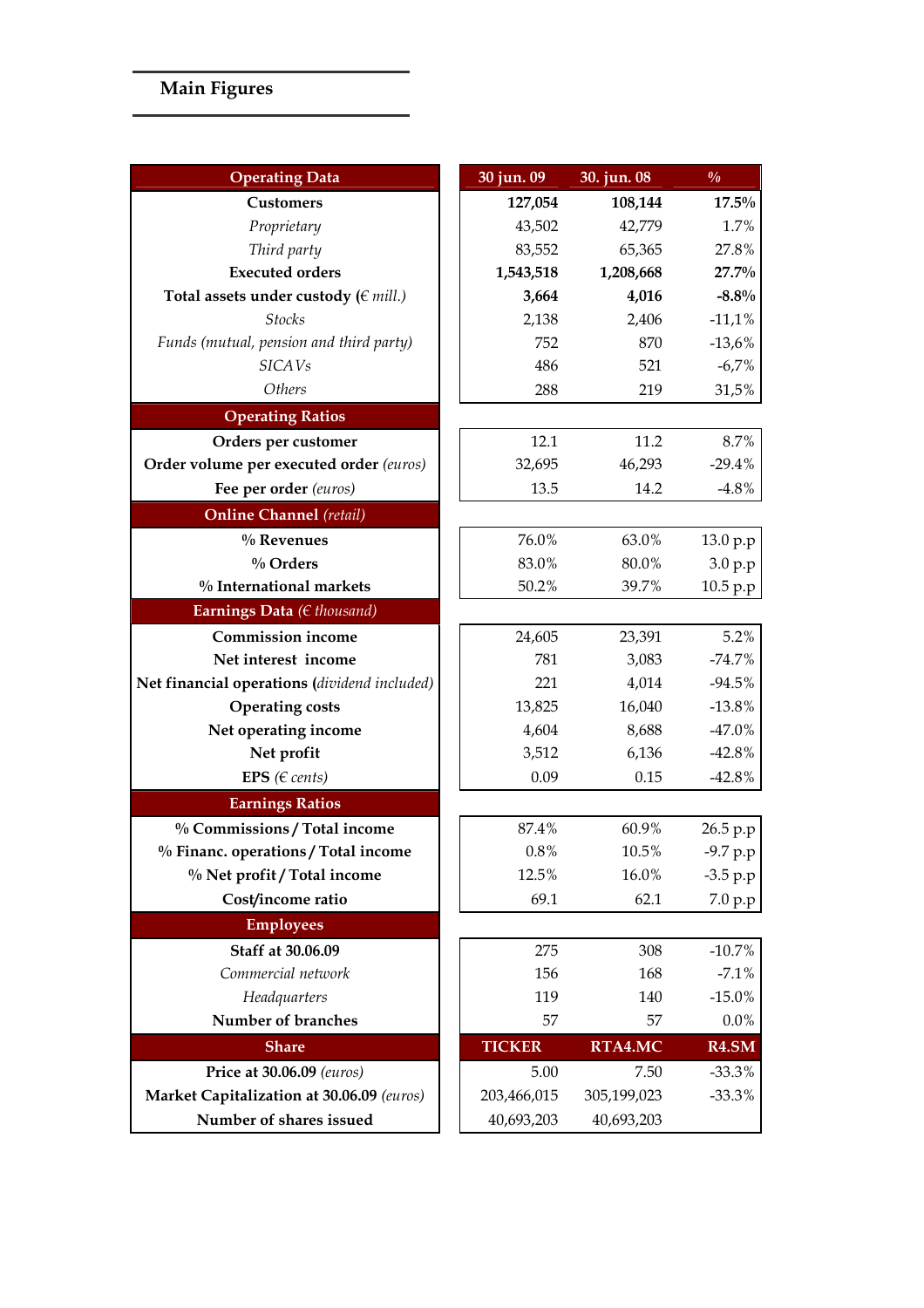#### Consolidated Statement of Income

|                                          | $\overline{Q}209$ | Q208     | $\frac{0}{0}$ | Ac. 09    | Ac. 08    | $\frac{0}{0}$ |
|------------------------------------------|-------------------|----------|---------------|-----------|-----------|---------------|
| $\epsilon$ thousand                      |                   |          |               |           |           |               |
| <b>Total Revenues</b>                    | 13,737            | 18,699   | $-26.5%$      | 28,188    | 38,380    | $-26.6%$      |
|                                          |                   |          |               |           |           |               |
| Fee and commission income                | 12,516            | 10,347   | 21.0%         | 24,605    | 23,391    | 5.2%          |
| Fee and commission expenses              | $-3,999$          | $-2,524$ | 58.4%         | $-7,178$  | $-5,760$  | 24.6%         |
| Net fee and commissions income           | 8,517             | 7,823    | 8.9%          | 17,427    | 17,631    | $-1.2\%$      |
| Interest and similar income              | 1,308             | 5,399    | $-75.8%$      | 3,362     | 10,975    | $-69.4%$      |
| Interest and similar expenses            | $-1,088$          | $-3,891$ | $-72.0%$      | $-2,581$  | $-7,892$  | $-67.3%$      |
| Net interest income                      | 220               | 1,508    | $-85.4%$      | 781       | 3,083     | $-74.7\%$     |
| Return on equity instruments (dividends) | 175               | 2,234    | $-92.2%$      | 178       | 3,506     | $-69.4%$      |
| Results financial operations & AFSFA     | $-262$            | 719      | n.s           | 43        | 508       | $-91.5%$      |
| Net financial operations                 | $-87$             | 2,953    | n.s           | 221       | 4,014     | $-94.5\%$     |
|                                          |                   |          |               |           |           |               |
| <b>Net Income</b>                        | 8,650             | 12,284   | $-29.6%$      | 18,429    | 24,728    | $-25.5\%$     |
|                                          |                   |          |               |           |           |               |
| <b>Operating Expenses</b>                | $-6,771$          | $-7,894$ | $-14.2%$      | $-13,825$ | $-16,040$ | $-13.8%$      |
| Personnel                                | $-3,421$          | $-3,969$ | $-13.8%$      | $-6,989$  | $-8,087$  | $-13.6%$      |
| Other general administrative expenses    | $-2,777$          | $-3,357$ | $-17.3%$      | $-5,709$  | $-6,810$  | $-16.2%$      |
| Depreciation and amortization            | $-573$            | $-568$   | 0.9%          | $-1,127$  | $-1,143$  | $-1.4%$       |
| <b>NET OPERATING INCOME</b>              | 1,879             | 4,390    | $-57.2%$      | 4,604     | 8,688     | $-47.0%$      |
| Other income and expenses                | 153               | $-416$   | $-136.8%$     | 93        | $-873$    | n.s           |
| PROFIT BEFORE TAX                        | 2,032             | 3,974    | $-48,9%$      | 4,697     | 7,815     | $-39.9%$      |
| Income tax expenses                      | $-566$            | $-773$   | $-26.8%$      | $-1,186$  | $-1,679$  | $-29.4%$      |
| <b>NET PROFIT</b>                        | 1,466             | 3,201    | $-54.2%$      | 3,512     | 6,136     | $-42.8%$      |

(\*)AFSFA: Available-for-sale-financial assets

# Operating data

At 30 June 2009, Renta 4 had total client assets under custody of €3,664 million, an increase of 7.7% compared to year-end 2008. Net money inflows stood at €81 million in the first half, with a positive valuation effect of €181 million, after several negative quarters.

Mutual fund assets, managed by Renta 4 A.M, totalled €508.9 million, a rise of 3.2% on December 2008. This figure contrasts with the 4% drop witnessed by the Spanish market as a whole.

The number of SICAVs increased from 57 at the end of last year, to 58, with total assets of  $€490.7$  million. These figures give Renta 4 a market share of 1.89% in this segment, compared to 1.73% at year-end 2008.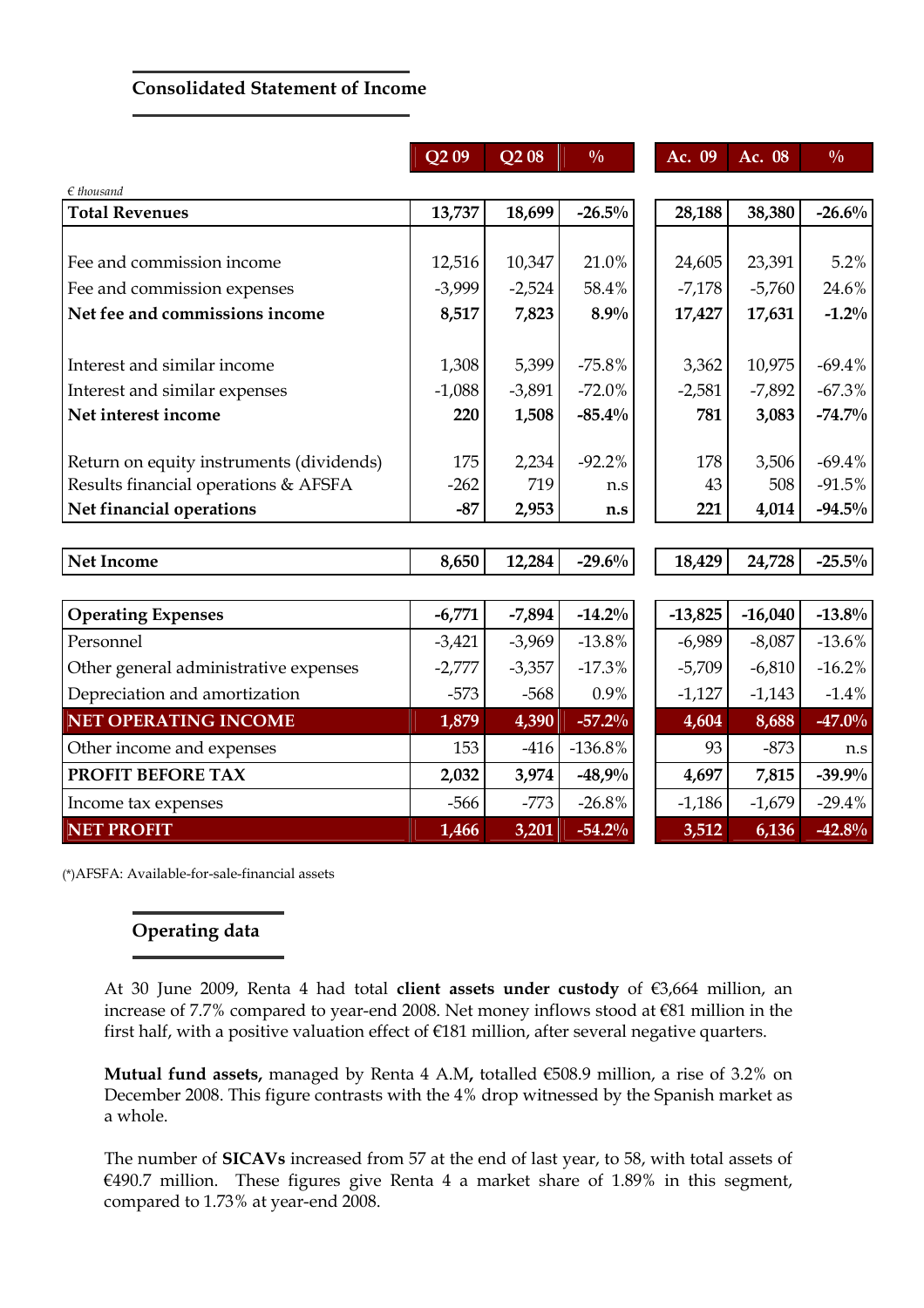**Pension funds** grew 19% on the year-end 2008 figure, to  $E$ 157 million. New funds added to 30 June accounted for virtually 40% of total funds added in 2008.

In relation to the **total number of accounts**, at 30 June 7,350 new accounts had been opened compared to year-end 2008, the equivalent to 40 new accounts daily (including weekends and holidays).

The number of orders executed rose by 27.7% in the first half from 1.2 million in the first six months of 2008 to 1.5 million in 2009. An increase was seen across the entire product range but was especially significant in the fixed income segment, where executed orders surged by 70%, partly offsetting the decline in cash trades (9.8% to 30 June).

The weight of the **on-line channel** in the retail business segment grew further, accounting for 76% of revenue (+13.0 pp) and 83% of orders (+3.0 pp).

Revenues

# • Second Quarter (April-June)

"Fee and Commission income" rose 21% to  $E$ 12.5 million. The market recovery observed since mid-March triggered a 29.1% increase in "Brokerage fees". Fees generated in stocks market showed the best performance (growing by over 35%), followed by derivatives and fixed income.

The decline in revenue from "Asset management" slowed in comparison with the last few quarters, dropping a slight 1.2%.

Net fee and commission income, excluding third party fees and commissions, totalled €8.5 million, which compared to  $€7.8$  million achieved in the same quarter last year, represented an increase of 8.9%.

"Interest and similar income" fell 75.8% to  $\epsilon$ 1.3 million. In net interest income, excluding interest and similar expenses, stood at €0.2 million compared to €1.5 million last year. The current scenario of interest rates at historic lows was the reason for this decline, and as the year progresses comparisons should become more favourable.

"Net financial operations" was practically flat against the €3 million figure reported last year. We would point out that, as in the first quarter of this year, this was due mainly to the dividend paid in May last year by Bolsas y Mercados Españoles (BME), in which Renta 4 held a stake of 2.5% that it distributed to shareholders in December.

#### • Accumulated 2009 (January-June)

"Fee and Commission income" rose 5.2% to  $\epsilon$ 24.6 million from  $\epsilon$ 23.4 million totalled in the same period last year.

By business line, "Brokerage fees" rose 8.9% year-on-year and represented slightly more than two-thirds of total fee and commission income. All markets achieved increases, which were especially relevant in fixed income, with a jump of more than 60% in the period. Meanwhile, brokerage fees on the spot market for equities through to 30 June rose 3.2% after falling 20% in the year's first quarter.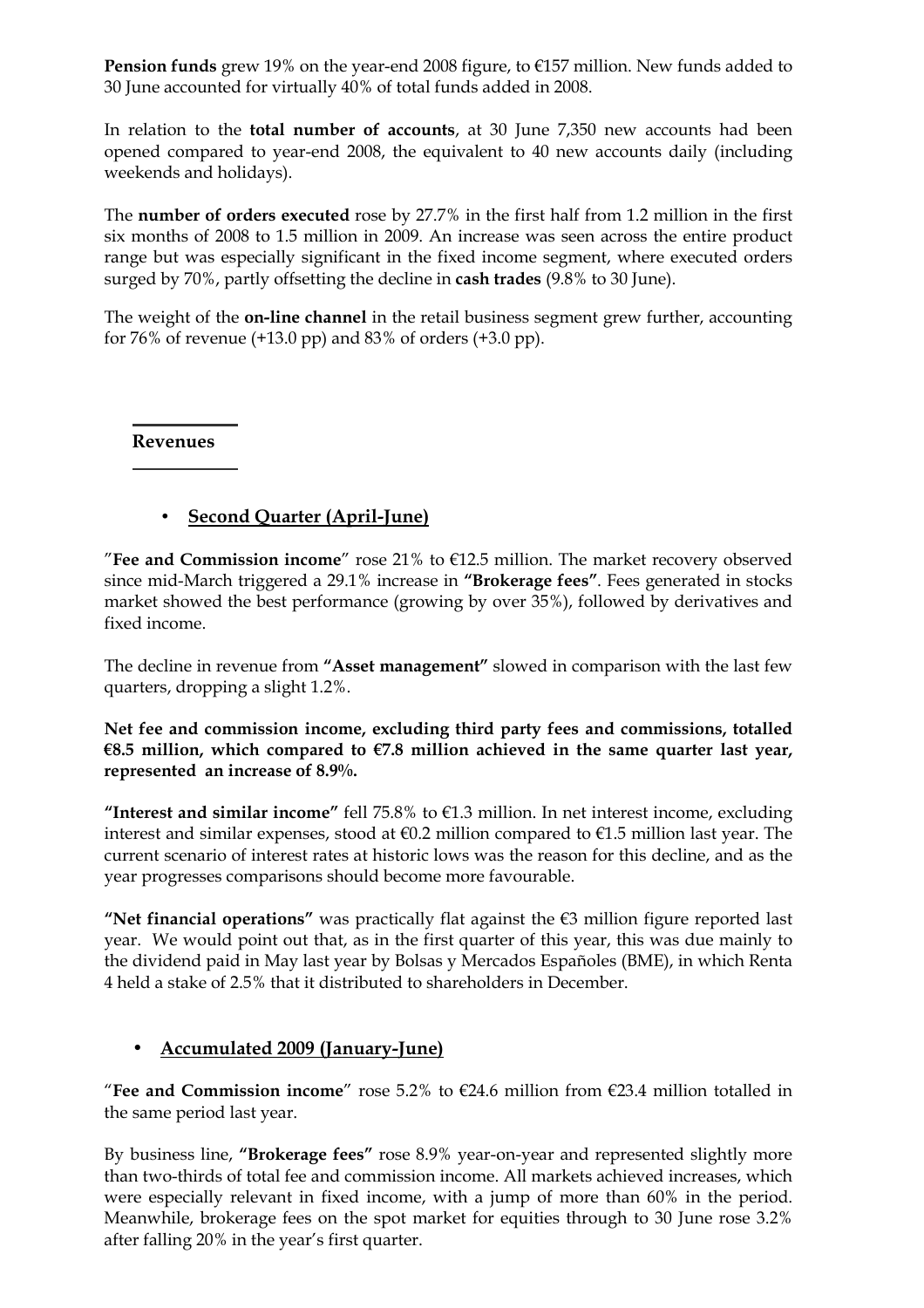Particularly noteworthy was the increase in the weight of fees and commissions generated in the international markets on the total, to 43.9% in the first half of 2009 from 35.9% in the same period last year.

Revenue from "Asset management" through to the end of June was down 7.6% year-onyear, to an accumulate revenues of €5 million.

Lastly, fees from "Corporate Services" fell 23.3%, mostly on the back of lower revenues from the corporate finance business.

"Interest and similar income" declined by 69.4% in the first six months of the year, owing to the lower interest rate environment explained above. Net interest income in the first half stood at €0.8 million, down 74.7% year-on-year.

"Net financial operations" totalled  $\epsilon$ 0.2 million, compared to  $\epsilon$ 4 million in the first half last year, which included the payment of two dividends from Bolsas y Mercados (BME) in January and May 2008 of €1.58547 per share for the 2.2 million shares held by Renta 4.

# Operating expenses

# • Second Quarter 2009 (April-June)

"Operating expenses", including depreciation and amortisation, totalled  $66.8$  million in the second quarter of 2009, 14.2% less than in the same period last year.

"Personnel costs" fell 13.8%, in line with the first quarter, to  $\epsilon$ 3.4 million.

Meanwhile, "General administrative expenses" were 17.3% lower, at €2.8 million. The largest savings were in spending on external advisory services and public relations.

"Depreciation and amortisation" rose less than  $1\%$  to  $\epsilon$ 0.6 million.

#### • Accumulated 2009 (January-June)

"Operating expenses" in the first half totalled  $E$ 13.8 million, a reduction of 13.8% on the €16 million reported in the same period last year.

"Personnel costs" to June 2009 totalled  $\epsilon$ 7 million, a 13.6% reduction on the same period last year. The average number of employees began levelling off compared to the first quarter, at 277, 10.4% fewer than the average of 309 at 30 June 2008.

Meanwhile, "General administrative expenses" were 16.2% lower at €5.7 million. By item, the greatest savings were in advertising spend (over 50%) and external advisory services (over 20%).

Lastly, "Depreciation and amortisation" was broadly in line with last's year figure, showing a slight 1.4% decline to  $E$ 1.1 million.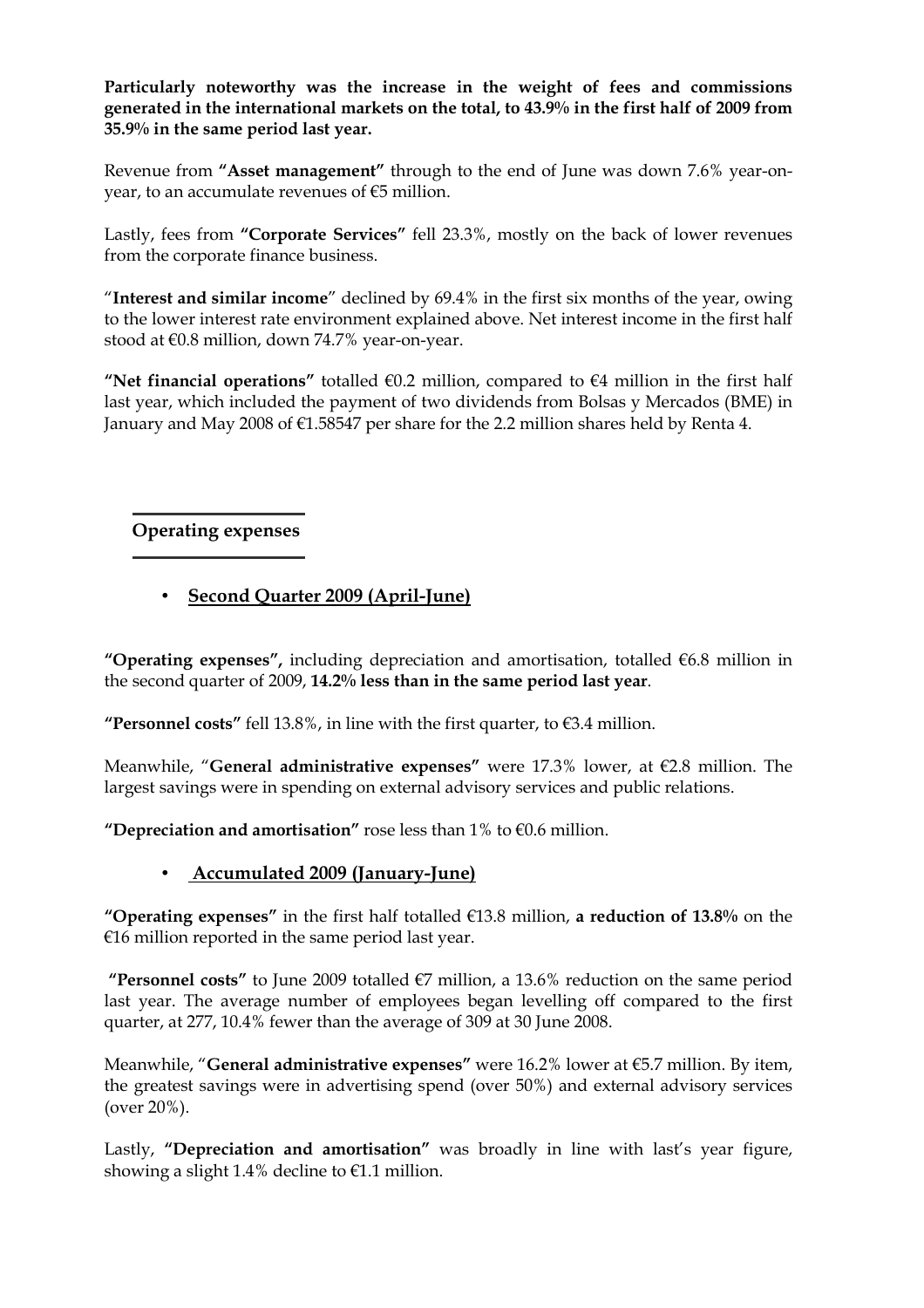To June 2009, this line item showed a slight gain of  $\epsilon$ 0.1 million, compared to a loss of  $\epsilon$ 0.9 million last year.

Net operating income

Net operating income in the second quarter totalled  $E1.9$  million, 57.2% lower than the  $€4.4$  million of the same quarter in 2008, mainly due to the abovementioned impact of the dividend paid by BME in May last year.

The trend in the first half was similar, with net operating income totalling  $\epsilon$ 4.6 million, compared to  $68.7$  million in the first half of last year. For comparative purposes, excluding the two dividends paid by BME in January and May of last year amounting to  $E1.58547$ euros per share, net operating income would have decreased by 17.6%, while net profit would have been 1.4% higher than last year.

Market situation and outlook

Market conditions have been extremely volatile so far this year, especially in the first quarter. Renta 4 expects the situation to remain difficult in coming quarters.

In this scenario, the cost-control measures adopted are beginning to feed through positively. The company expects operating expenses for the full year 2009 to come in at around €28 million, compared to €30.6 million in 2008.

In the wake of the solid performance of fee and commission income and net money inflows in the second quarter, Renta 4's target is to repeat, if not improve on, last year's net operating income. As well Renta 4 expects to maintain its growing trend in assets under management, number of clients and commissions revenues for the second half of the year.